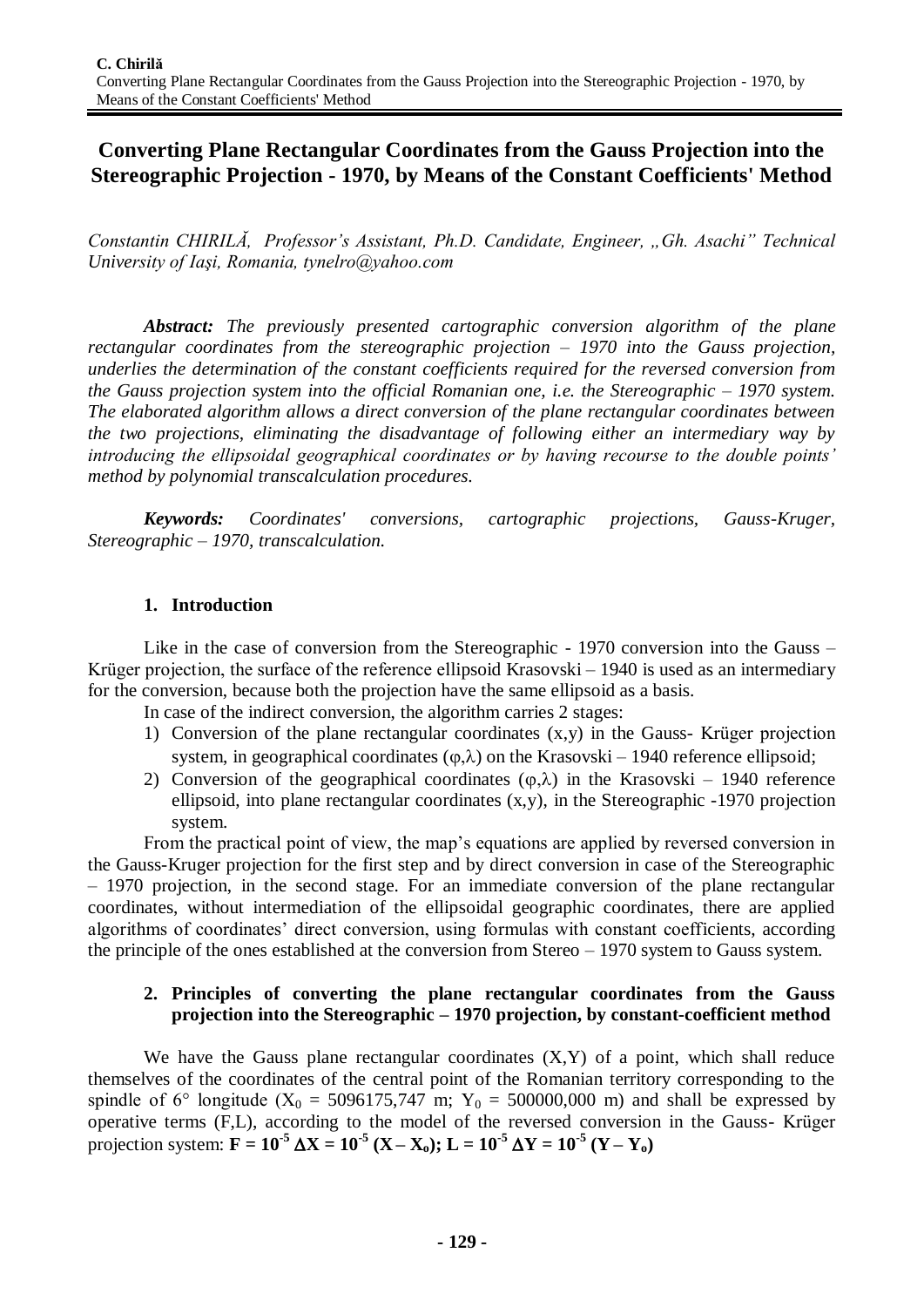The Stereo-70 plane rectangular coordinates in the projection's tangent plane shall be obtained by applying some 5-degree polynomial equations, established as an optimum of the development of the constant-coefficient formulas, in order to obtain an appropriate accurateness:

$$
\begin{aligned} X_{tg} &= C_0 + C_1 F + C_2 L + \\ &+ C_3 F^2 + C_4 F L + C_5 L^2 + \\ &+ C_6 F^3 + C_7 F^2 L + C_8 F L^2 + C_9 L^3 + \\ &+ C_{10} F^4 + C_{11} F^3 L + C_{12} F^2 L^2 + C_{13} F L^3 + C_{14} L^4 + \\ &+ C_{15} F^5 + C_{16} F^4 L + C_{17} F^3 L^2 + C_{18} F^2 L^3 + C_{19} F L^4 + C_{20} L^5 \end{aligned}
$$

$$
\begin{aligned} Y_{tg} &= D_0 + D_1 F + D_2 L + \\ &\quad + D_3 F^2 + D_4 F L + D_5 L^2 + \\ &\quad + D_6 F^3 + D_7 F^2 L + D_8 F L^2 + D_9 L^3 + \\ &\quad + D_{10} F^4 + D_{11} F^3 L + D_{12} F^2 L^2 + D_{13} F L^3 + D_{14} L^4 + \\ &\quad + D_{15} F^5 + D_{16} F^4 L + D_{17} F^3 L^2 + D_{18} F^2 L^3 + D_{19} F L^4 + D_{20} L^5 \end{aligned}
$$

Where the constant coefficients  $C_0$ ,  $C_1$ ,... and  $D_0$ ,  $D_1$ ,... shall be calculated separately for the spindle number 34 and 35 in the Gauss – Krüger projection, owing to the distinct coordinates systems, using the same determination principle as in the Stereo-70  $\rightarrow$  Gauss conversion.

For passing the Stereographic -1970 plane rectangular coordinates from the tangent plane  $(X<sub>te</sub>, Y<sub>te</sub>)$  to the secant one  $(X<sub>sec</sub>, Y<sub>sec</sub>)$ , the coordinates calculated in the tangent plane are multiplied to the protraction coefficient ( $C = 0$ , 999 750), after which the coordinates ( $X_{\text{sec}}$ ,  $Y_{\text{sec}}$ ) are passed from the system of axes originating in the center or the pole of the Stereo – 70 projection into the translated system of axes  $(X_0 = 500\,000,000\,m; Y_0 = 500\,000,000\,m)$ :

$$
X_{\text{sec.70}} = X_0 + X_{\text{sec}} = X_0 + C X_{\text{tg}}
$$
;  $Y_{\text{sec.70}} = Y_0 + Y_{\text{sec}} = Y_0 + C Y_{\text{tg}}$ 

#### **3. Calculus of the constant coefficients for converting the plane rectangular coordinates in the Gauss – Krüger projection into the Stereographic – 1970 projection**

The constant coefficients (table 1) were determined by replacing the expressions of the differences of latitude and longitude in the algorithm of the coordinates' reversed conversion in the Gauss projection into the algorithm of the coordinates' direct conversion in the Stereographic – 1970 projection, solving the following calculating steps:

- keeping from the general relations of the reverted conversion in the Gauss projection of the 5-degree terms for the differences in latitude and longitude, in the latter situation correspondence between the origin meridian of the Stereographic – 1970 projection and the axial meridian of the spindle of 6° longitude in the Gauss – Krüger projection;
- writing the equations of the direct conversion in the Stereographic 1970 projection, by replacing the differences of latitude and longitude expressed by the Gauss plane coordinates (as operative terms).

From the calculated constant coefficients, we make an exemplification only for the first two coefficients, that is the one for the abscissa Xtg and the other one for the ordinate Ytg:

 $C_0 = 10^{-8}$  (KL<sup>2</sup> a<sub>02</sub>) +10<sup>-16</sup> (KL<sup>4</sup> a<sub>04</sub>)  $C_1 = (a_{10} C_{10}) + 10^{-8} (KL^2 a_{12} C_{10}) + 10^{-16} (KL^4 a_{14} C_{10})$ ..............................................................................  $D_0 = -10^{4}$  (KL  $b_{01}$ ) -  $10^{12}$  (KL<sup>3</sup>  $b_{03}$ ) -  $10^{20}$  (KL<sup>5</sup>  $b_{05}$ )  $D_1 = -10^{4}$  (b<sub>11</sub> C<sub>10</sub>) - 10<sup>-12</sup> (KL<sup>3</sup> b<sub>13</sub> C<sub>10</sub>) - 10<sup>-20</sup> (KL<sup>5</sup> b<sub>15</sub> C<sub>10</sub>) .............................................................................. where: for spindle number 34:  $KL = KL_{34} = 14400$ ";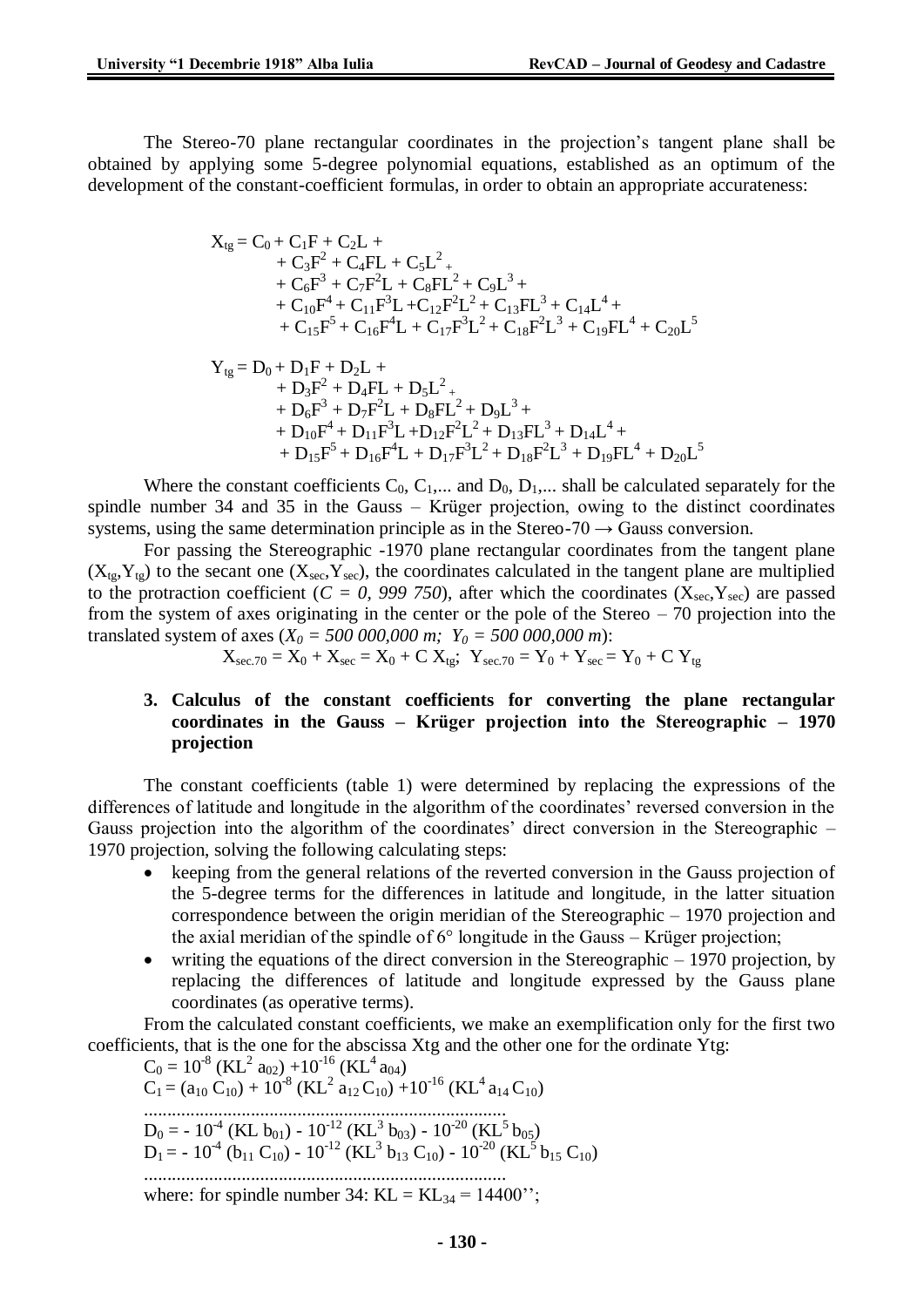

for spindle number 35:  $KL = KL_{35} = -7200$ ";

Fig. 1 Map of the points' positioning errors at conversing coordinates from the Gauss – Krüger projection to the Stereographic – 1970 projection, by constant-coefficient method